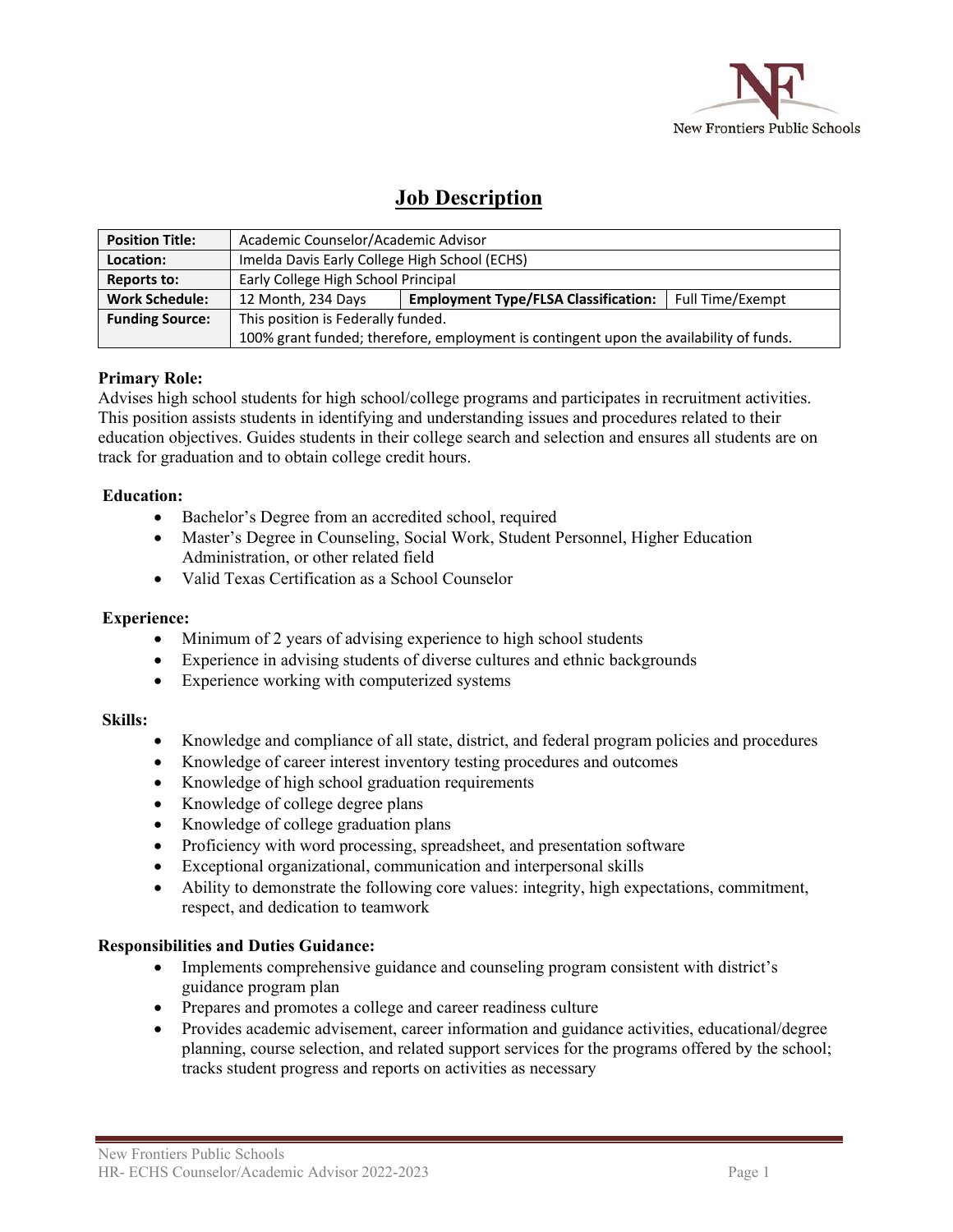- Assists students and teachers to locate career information related to students' interests and aptitudes, or demonstrates use of files, shelf collections, and other information retrieval systems
- Makes presentations to parent and other groups to publicize educational opportunities and activities of the school
- Refers students to the correct program for issues requiring further attention
- Assists students with the transfer of courses
- Conducts graduation plan audits every semester
- Conducts degree plan audits every semester
- Meets monthly with IHE liaison to review ECHS program
- Meets quarterly with IHE leadership team
- Reviews and ensures that all college courses have been approved for college credit and TEA approval
- Supports School Principal with implementation of common instructional frameworks in the classroom

# **Counseling & Consultation:**

- Provides academic counseling to students individually and in small groups
- Maintains confidentiality of all student records
- Develops and maintains positive working relationships with other school professionals and representatives of community resource centers
- Works with college, school, and community personnel to bring resources together for students
- Serves as the liaison between IHE and the ECHS regarding career pathways
- Provides symposium sessions for all students (by grade level) a minimum of 2 sessions per semester
- Audits Academic Achievement Record
- Ensures that data in PEIMS system is accurate
- Reviews assessment data with students and parents as needed
- Consults and collaborates frequently with teachers, staff, administrators, to identify and advise students and their parents who at risk of failing.

# **Early College High School Responsibilities:**

- Understands the criteria and process for dual credit enrollment, alignment of school and college courses
- Understands the TSI2 assessment, provides support for students to include test taking strategies and share information with teachers
- Assist in TSIA2 administration
- Ensures TSIA2 compliance is documented and secured with IHE partner
- Clearly understands the degree plans for the IHE and provides information to parents regarding individual student goals and path to graduation
- Develops the master schedule and ensures the students schedule is aligned to their college pathway
- Assists with coordinating all state assessments required for graduation as well as TSIA2, PSAT 9, PSAT 10, PSAT/NMSQT, ACT, SAT, MAP, etc.
- Leads all aspects of students' assessments including TSI, PSAT, ACT, SAT and CLEP
- Designs and coordinates all campus Milestone Ceremonies
- Coordinates all award ceremonies
- Knowledgeable of state accountability system
- Possesses knowledge of course articulation amongst Dual Credit courses
- Assists student and parents with FAFSA/TAFSA, ApplyTexas, and other applications needed for college admission to both IHE and to any other university the student may enroll